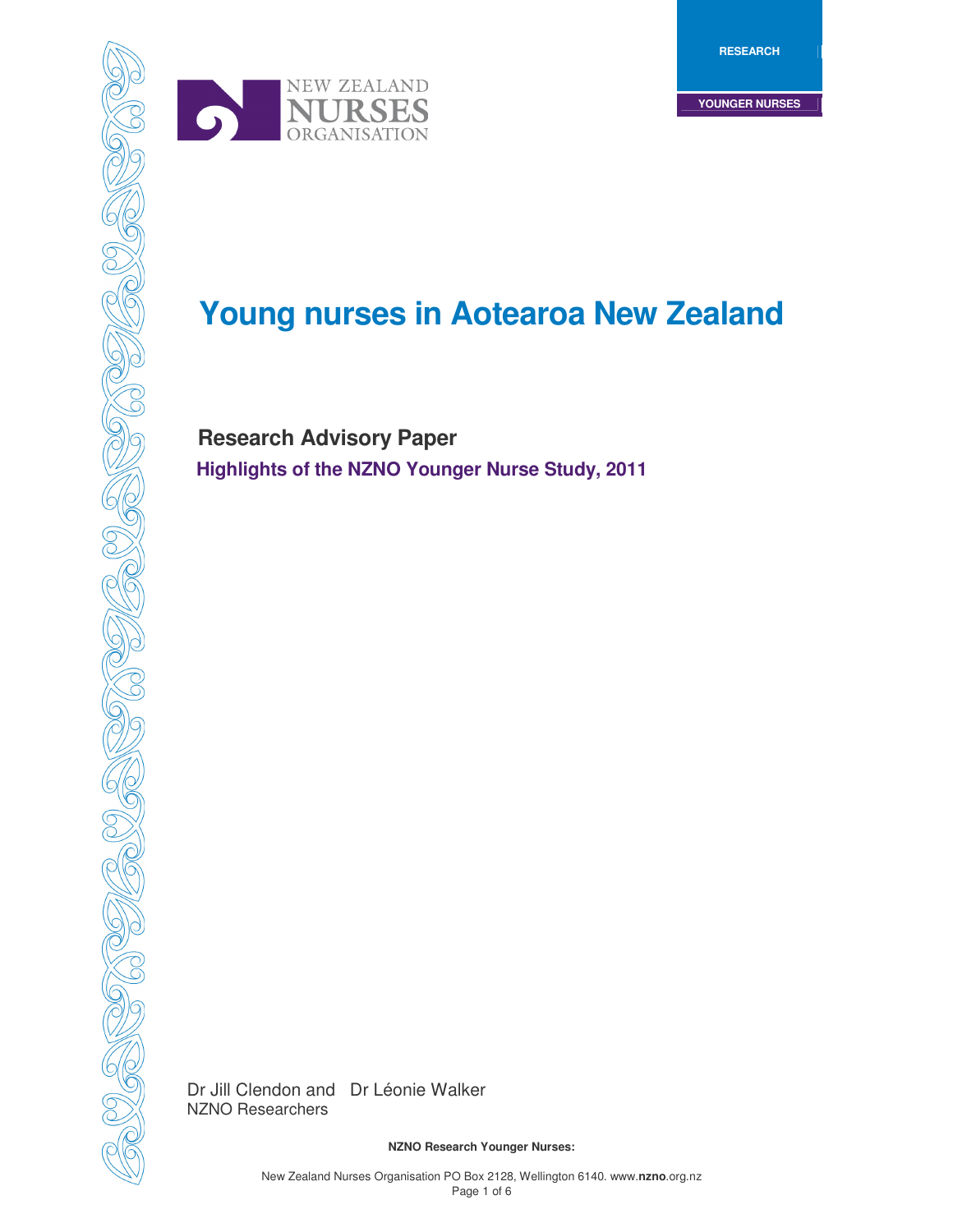## **Executive Summary**

The NZNO Younger Nurse survey examined the characteristics of younger nurse members of NZNO (aged under 30) in order to identify potential recruitment and retention strategies for these nurses, and provide information on how best to support younger members to become involved in NZNO activities.

The findings indicate that while most younger nurses enjoy their work and find it rewarding, they also face a range of challenges in the workplace due to their age – including bullying and poor choice of shifts. Many younger nurses do not feel appropriately paid for the work they do and believe there are insufficient nurses to provide safe care.

Over 10% of younger nurses are considering leaving the nursing profession. Many younger nurses feel the emotional challenge of nursing was more than they anticipated and that their education did not prepare them well to manage this.

A range of recommendations are made including the need to improve undergraduate curriculum content on managing the emotional challenges of nursing, the need to implement clinical supervision for all nurses but particularly for those under 30, the need to develop and implement activities to address bullying in the workplace, and the need to improve pay progression scales in employment contracts.

Further research is required to explore why there is a discrepancy between female and male nurses' postgraduate qualifications by age, the particular needs of younger Indian and South East Asian nurses, the discrepancy between younger nurses and older nurses perceptions of insufficient nurses, and what type of emotional stress younger nurses find most challenging.

Workplace stress; e.g. staff shortages, high workload, poor shifts, emotional stress; e.g. bullying, caring for extremely unwell or dying patients, and external stress; e.g. competing family demands, economic hardship - or a combination of all of these - impact disproportionately on younger nurses and their retention and progression in the workforce depend on adoption of strategies to mitigate this.

**Endorsed by Board of Directors:** February 2011 Principal author: Dr Jill Clendon **Correspondence to:** jillc@nzno.org.nz

#### **Mission statement**

NZNO is committed to the representation of members and the promotion of nursing and midwifery. NZNO embraces Te Tiriti o Waitangi and works to improve the health status of all peoples of Aotearoa/ New Zealand through participation in health and social policy development.

© 2011 This material is copyright to the New Zealand Nurses Organisation.

Apart from any fair dealing for the purpose of private study, research, criticism or review, as permitted under the Copyright Act, no part of this publication may be reproduced by any process, stored in a retrieval system or transmitted in any form without the written permission of the Chief Executive of the New Zealand Nurses Organisation (NZNO), PO Box 2128, Wellington 6140.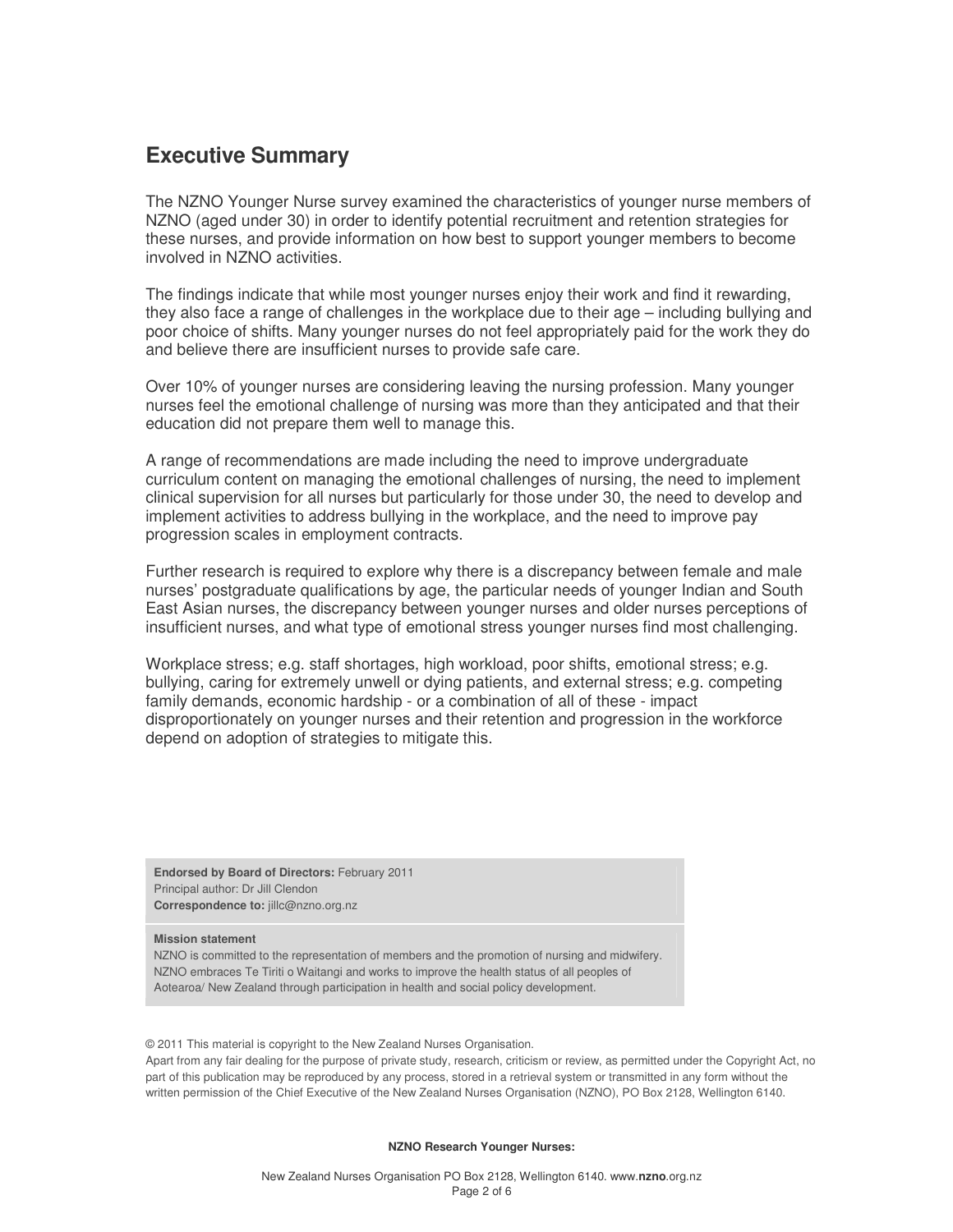# **Background**

Nursing in Aotearoa New Zealand is currently facing unprecedented challenges in workforce development. Like many other countries, New Zealand nurses are old and getting older. The median age of the New Zealand nurse is 46.7 years with over 70% of nurse practitioners, nurse managers and nurse researchers, and 50% of nurse educators aged over 45 years For enrolled nurses, 80% are aged over 47 years. While significant work is being done to consider recruitment and retention of all nurses in the Aotearoa New Zealand workforce, there has been little specific focus on the needs of younger nurses (nurses born between 1980 and 1994 or generation Y nurses). Little is known about the characteristics of this particular generation of nurses, what factors influenced their decision to choose nursing as a career, what the realities of working life as a nurse compared with their expectations are, or what factors contribute to their remaining in or leaving nursing as a career. Effective workforce planning aimed at achieving a sustainable nursing workforce must consider the characteristics and needs of this generation of nurses in order to ensure effective succession planning.

# **Ethical issues**

Ethical approval was sought and gained from the New Zealand Multi-region ethics committee (MEC/101/078/EXP).

# **Methods**

The observational study utilised an online survey. Regulated nurse members of NZNO (registered nurses, enrolled nurses, midwives and nurse practitioners) who were identified as being born between 1980 and 1994 with a valid email address (N=3241) were sent an email invitation to take part in an online survey. 148 emails 'bounced back' giving a total survey number of 3093. There are 5247 regulated nurses under the age of 30 in New Zealand (Nursing Council of New Zealand, 2010) so this sample covered approximately 59% of all regulated nurses born between 1980 and 1994 in New Zealand.

The survey questions were based around questions asked in the Biannual NZNO Employment Survey and on a range of national and international literature. The survey was pretested with a small number of NZNO members born between 1980 and 1994. Some minor amendments were subsequently made before sending the full survey out.

Nurses agreeing to take part in the survey were offered the chance to win a \$50 prize for agreeing to participate. Completion and submission of the survey was considered as consent to participate.

Numerical data were analysed descriptively using the data analysis package Statistica. Free text comments were analysed using NVivo qualitative data analysis software (QSR International, 2011).

# **Results**

The online survey achieved an initial response rate of 23% (N=707) following a first email and one follow-up reminder email. Once the data were cleaned (a small number of respondents turned out to be aged over 30 (N=33) and these were removed from the database), the final figure was N=674 (adjusted response rate of 22%).

The demographics of the respondents, by gender, ethnicity, age, employer and field of practice were consistent with the responding sample of nurses under thirty years old being appropriately representative of the cohort as a whole, according to Nursing Council and NZNO data.

## **General**

The results of this survey suggest that despite a growing number of male nurses, younger nurses are predominantly female and of European New Zealand ethnicity. Despite calls to increase the demographic diversity of those entering nursing – in particular Maori and Pasifika ethnic groups, younger people in nursing remain relatively ethnically and gender homogenous suggesting further efforts are required to diversify the younger nursing population.

The demands of full time shift work on young people must be taken into consideration when recruitment and retention strategies aimed at younger nurses are developed. Appropriate rostering protocols and ensuring work-life balance will assist in ensuring younger nurses remain in nursing. Younger nurses are more likely to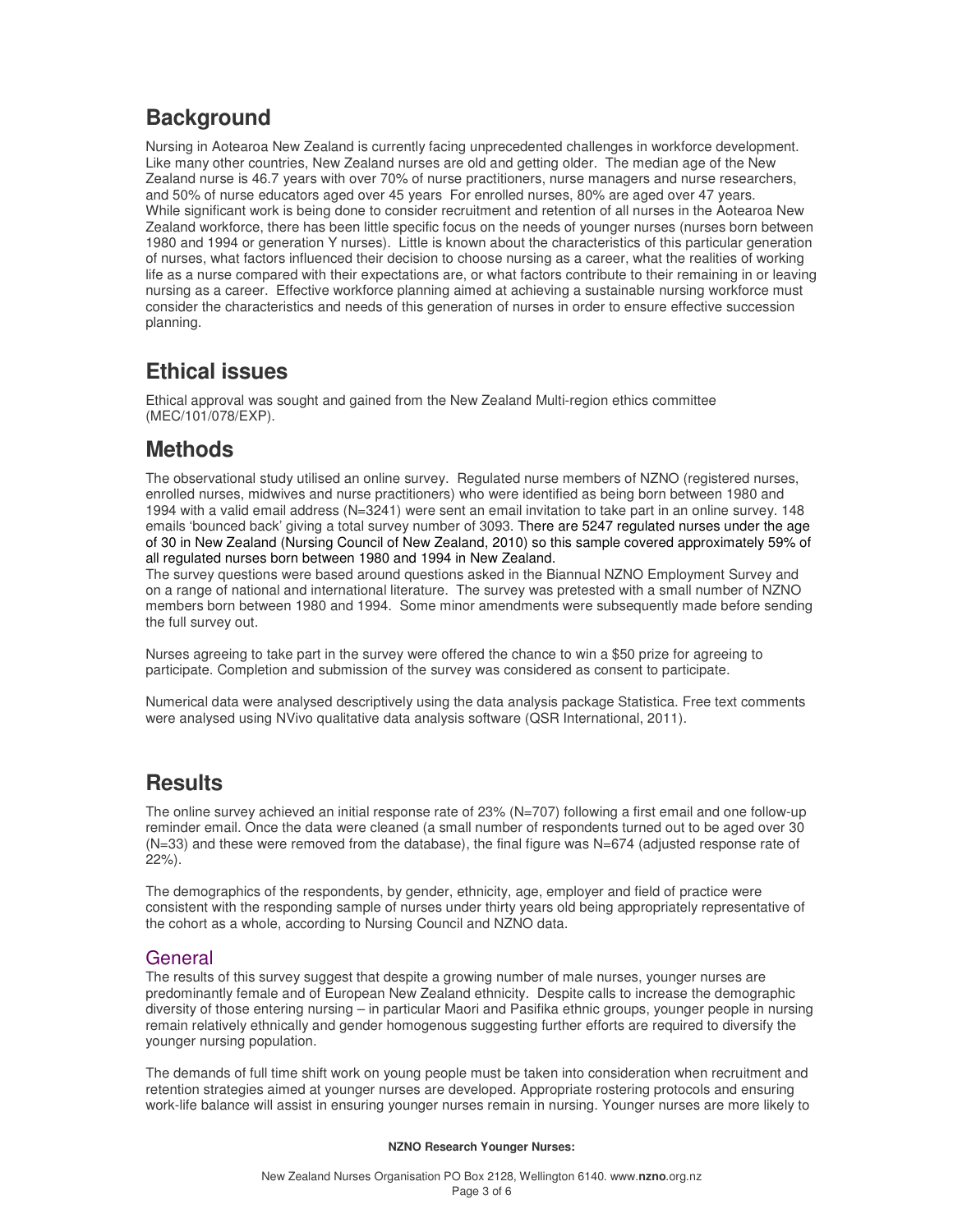work in surgical, child health/neonatology, aged care and medical areas and these work areas may need to focus specifically on the needs of younger nurses as they seek to retain these nurses in the workplace.

The clear discrepancies identified between the postgraduate qualifications of nurses under and over the age of 30 by gender require further examination. The significance of this for the predominantly female workforce may be profound.

The nurses responding to this survey indicated that the predominant reasons for selecting nursing as a career was to help people and because of the caring aspects of the job. Further comparisons between younger and older nurses in Aotearoa New Zealand may help clarify this difference.

The larger numbers of younger nurses identifying as Indian and South East Asian suggests further research into the particular needs of these nurses may be warranted.

### **Education**

While most respondents indicated their education prepared them for many of the challenges they would face in practice, of note are the number of respondents who felt not at all prepared to deal with conflict resolution, challenging behaviour, direction and delegation, and stress/emotional self-management. Many also indicated they felt unprepared for the demands of shift work. These findings were also reflected in the comments made by respondents who clearly indicated a gap between what they learnt in the classroom versus what they learnt in clinical practice.

### Expectations of Nursing as a career

Nearly half of all respondents indicated that nursing was not what they expected. This finding is supported in the literature that also identifies a discrepancy between the expectations and the realities of practice. understanding the reasons for this discrepancy is important. In this study, the high level of emotional challenge in nursing was not expected by respondents, suggesting this area needs addressing both in preregistration education as noted in chapter three and in the workplace. The extension of clinical supervision to all nurses should be considered and in particular for younger nurses.

A common theme in this study is that of pay – particularly pay progression. While many younger nurses felt they could be paid more for their efforts, it was the fact that their pay progression stopped after five years that was most concerning and not what was expected. Concerns about level of pay and pay progression predominate throughout the findings of this research suggesting that younger nurses place significant value on monetary reward in the workplace. Later results show that younger nurses often felt they were not paid well compared to other professions, were not paid well for the work they did, that those seeking a new job or considering leaving nursing frequently did so in order to get more pay, and that a pay increase would contribute to them wanting to stay.

The emphasis on pay in this survey differs from previous findings where older nurses were more focused on pay and working conditions, and younger nurses were more focused on recognition, education and interpersonal relationships. While these things were certainly important to the younger nurses in this study, a greater emphasis was placed on pay and conditions. These findings suggest that a key strategy in the retention of younger nurses in Aotearoa New Zealand may well be to consider not only rates of pay but pay progression scales that extend beyond five years.

#### Employment patterns

Younger nurses are more likely to work longer hours and undertake rostered and rotating shifts more frequently than older nurses. The demands of full time shift work must be taken into consideration when developing retention strategies aimed at younger nurses. Those nurses working in aged care or for Māori and Iwi health providers were more likely to work full-time. We did not ask respondents about their reasons for working full or part-time but free text comments suggest that many younger nurses have family responsibilities that affect their choice and ability to work full-time. The desire to work part-time or familyfriendly hours may also affect the choice of workplace for younger nurses with family responsibilities with those employers offering more flexible work hours the options of choice for those wanting to work part-time.

With regard to the frequency that nurses working in clinical settings believe care is compromised, both younger and older nurses believe care is compromised to some degree at times. However, further research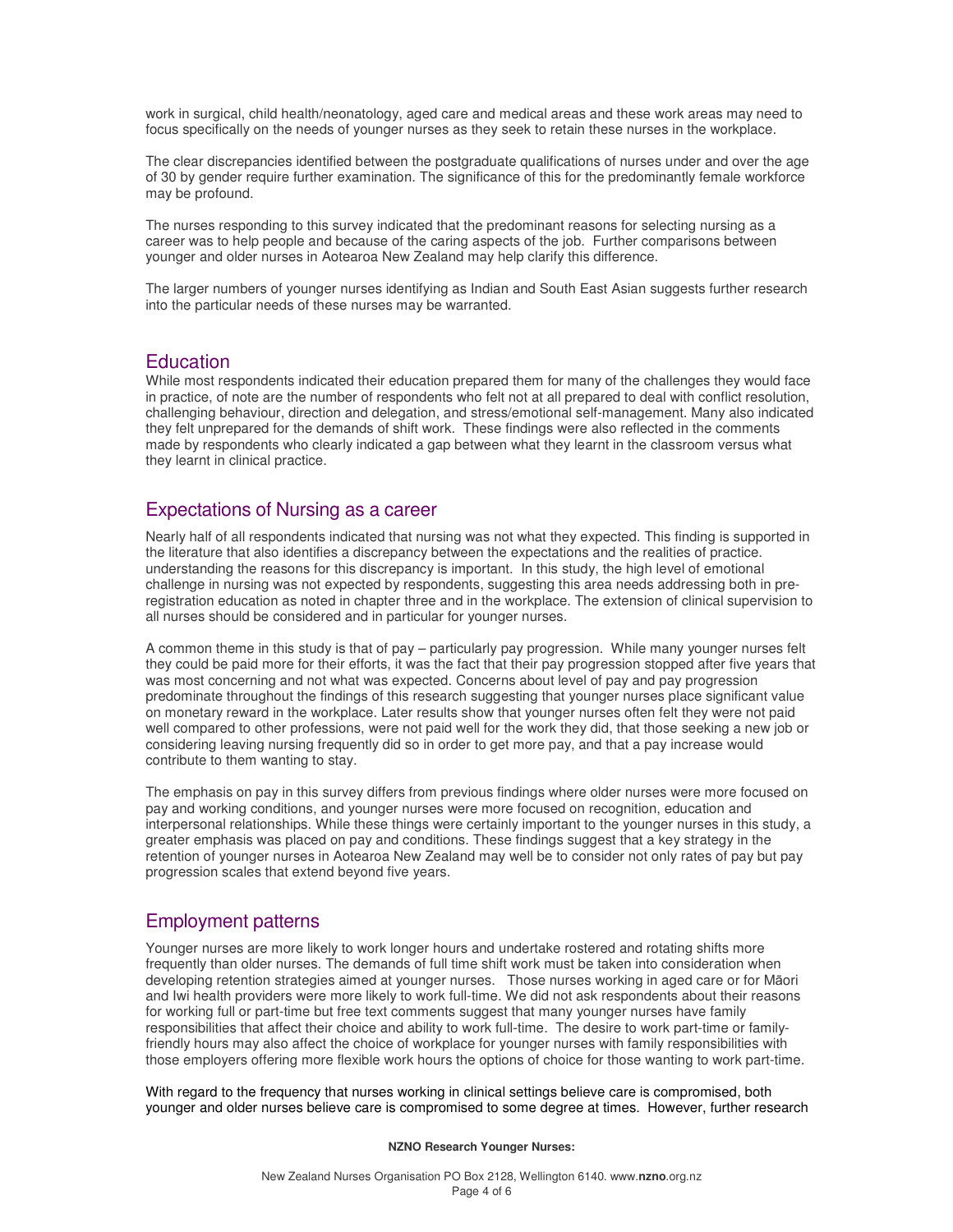is required into why there is such a large discrepancy between why 45.8% of younger nurses think there are insufficient nurses compared with 28.5% of older nurses. It may be that older nurses are more prepared and experienced to cope with high patient loads and possibly see this as a temporary occurrence during a period of fiscal downturn, whereas for younger nurses, many will never have experienced anything different.

## Restructuring and job change

The younger nurses in this study are mobile. They are more likely than their older counterparts to have changed jobs in the past 12 months and usually do this to gain different skills.

However, frustration with their working environment was also a prominent contributor to the younger nurses in this study seeking to change their jobs and is a common strand throughout the study. Frustration with their working environment including poor pay, poor nurse staffing levels and insufficient staff to provide good care suggest a younger nurse workforce with serious concerns about the workplace.

The costs of high turnover to health care providers is an issue and while high turnover in nursing agencies is likely to be explained by the very nature of this type of nursing work, high turnover in government agencies, rural hospitals and Māori and Iwi health providers needs to be addressed. These workplaces may need to look carefully at the working conditions they provide – in particular increasing pay rates at Maori and Iwi health providers is likely to have a positive impact on retention in this sector.

Of considerable concern is the intention of 10.3% of respondents to leave nursing in the next 12 months. While many of these nurses noted their intention to leave was due to family reasons, our analyses demonstrated quite clearly that those nurses who felt unprepared during their undergraduate education for stress and emotional self-management were more likely to intend to leave in the next 12 months.

Flexible hours was identified in this study as a reason why respondents chose nursing as a career, however not all respondents had positive experiences with flexible working conditions as noted in the free text comments in this part of the survey. Many of the respondents that were considering leaving nursing indicated that more flexible hours would contribute to their staying in nursing. Development of strategies to improve the flexibility of working hours including job sharing arrangements is strongly recommended. While anecdotally many believe that continuity of care may be compromised by larger part-time workforces, there may be significant benefits associated with job share arrangements that allow flexible rostering and continuity of care on the ward. Further research into a model of job sharing that would work for nursing is recommended.

## Overseas Trained Nurses

Overseas nurses whose expectations of nursing in New Zealand were met were more likely to stay than those whose expectations were not met. In addition, although numbers were small, those who felt bullying was a problem in their workplace were more likely to leave. This suggests that international recruitment information must be very specific about the working conditions and pay in New Zealand if we are to continue to recruit internationally and retain these nurses as part of the New Zealand nursing workforce. Nurses from India were more likely to intend to stay for a longer period of time in New Zealand than those from South East Asia (the Philippines). With overseas trained nurses making up 49% of new registrations in New Zealand in 2009/10, most coming from the Philippines and India with particular growth in those coming from India in the past year, it is important that appropriate support is offered to these nurses.

## Morale

The clear presence of bullying and harassment identified as being present in 38.2% of workplaces and noted by many respondents earlier ('nurses eat their young') suggests significant action needs to be taken to address this issue if younger nurses are to be retained in the workforce. Other studies have also found that working conditions and a lack of social support contribute to younger nurse's intention to leave nursing.

These findings suggest that workplaces may benefit from some type of professional development programme for older nurses regarding the knowledge and skill level of their younger peers and the development of more effective team building and peer support strategies. Areas that employ larger numbers of younger nurses (surgical areas and child health/neonatology) may need to consider more specific retention strategies aimed at younger nurses.